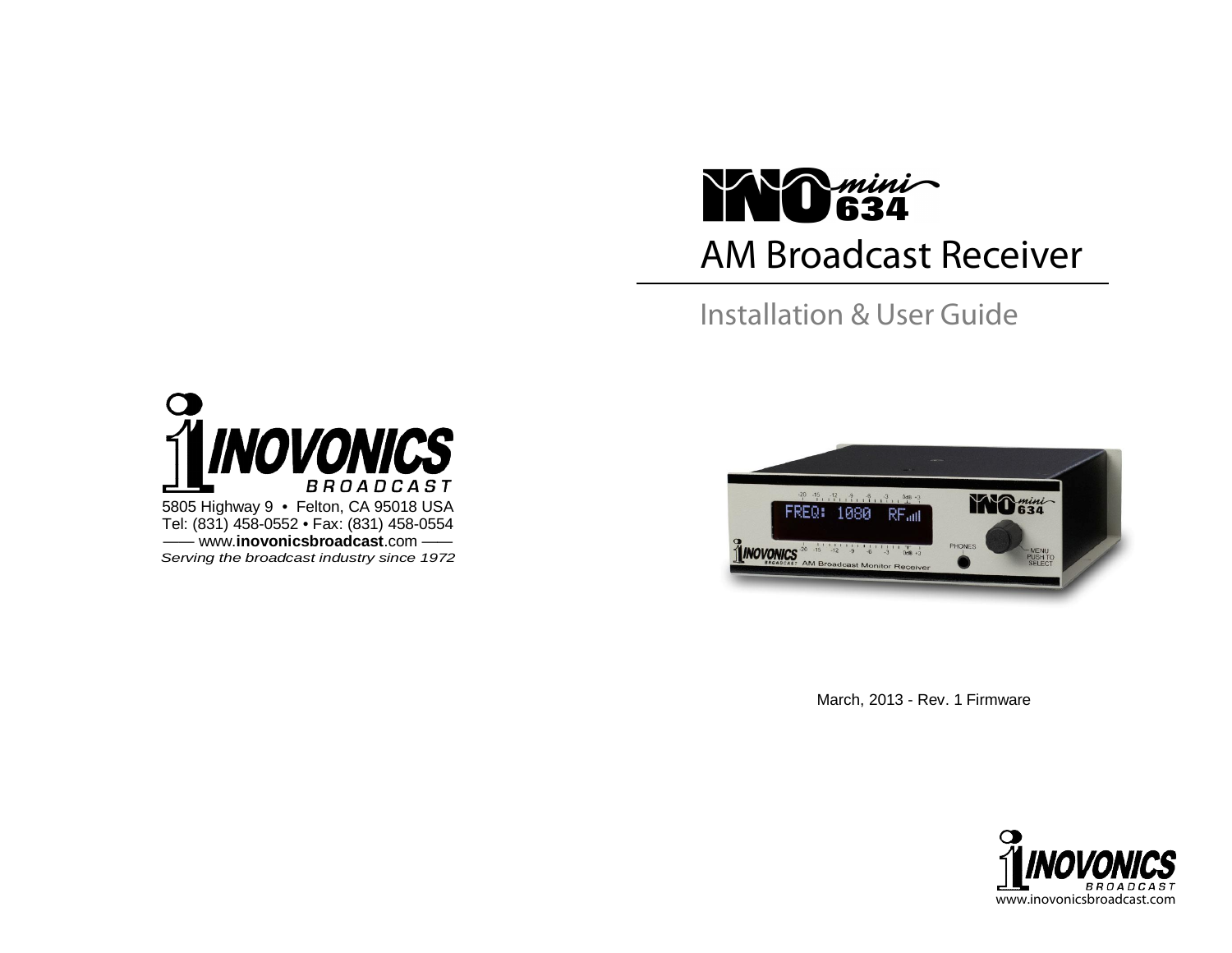# TABLE OF CONTENTS

Section I - INTRODUCTION .............................................1 **Product Description Product Features Product Specifications** 

Section II - INSTALLATION AND CONNECTION .............3 **Unpacking and Inspection Warranty Registration Mounting AC Mains Power Battery Operation Radio Frequency Interference (RFI) Optional Active Outdoor Antenna The Front-Panel Display and Menu Knob Headphone Jack Rear Panel Connections** 

## Section III - OPERATING THE 634 RECEIVER ...............7

**Hey, why is the screen flashing? Menu Navigation Basics Locked Menus Tuning the Receiver Carrier Strength and Alarm Signal-to-Noise The Audio Loss Alarm Program Audio Levels Headphone Monitoring NRSC De-Emphasis Reception Bandwidth Channel Spacing** 

#### Section V - TECHNICAL MATTERS ..................................14 **Firmware Version 'Under the Hood'**

WARRANTY ..........................................(inside back cover)

# INOVONICS WARRANTY

 $\Omega$ 

- **TERMS OF SALE:** Inovonics products are sold with an understanding of "full satisfaction"; that is, full credit or refund will be issued for products sold as new if returned to the point of purchase within 30 days following their receipt, provided that they are returned complete, and in "as received" condition.
- **II CONDITIONS OF WARRANTY:** The following terms apply unless amended *in writing* by Inovonics, Inc.
	- A. The Warranty Registration Card supplied with the product *must* be completed and returned to Inovonics, or the Warranty registered online at www.inovonicsbroadcast.com, within 10 days of delivery.
	- B. The Warranty applies only to products sold "as new." It is extended only to the original end-user and may not be transferred or assigned without prior written approval by Inovonics.
	- C. The Warranty does not apply to damage caused by misuse, abuse, accident or neglect. This Warranty is voided by unauthorized attempts at repair or modification, or if the serial identification tag has been removed or altered.
- III **TERMS OF WARRANTY:** Inovonics, Inc. products are warranted to be free from defects in materials and workmanship.
	- A. Any discrepancies noted within THREE YEARS of the date of delivery will be repaired free of charge, or the equipment will be replaced with a new or remanufactured product at Inovonics' option.
	- B. Parts and labor for factory repair required after the three-year Warranty period will be billed at prevailing prices and rates.

#### IV **RETURN OF GOODS FOR FACTORY REPAIR:**

- A. Equipment will not be accepted for Warranty or other repair without a Return Authorization (RA) number issued by Inovonics prior to its return. An RA number may be obtained by calling the factory. The number should be prominently marked on the outside of the shipping carton.
- B. Equipment must be shipped prepaid to Inovonics. Shipping charges will be reimbursed for valid Warranty claims. Damage sustained as a result of improper packing for return to the factory is not covered under terms of the Warranty and may occasion additional charges.

Revised Sept. 2011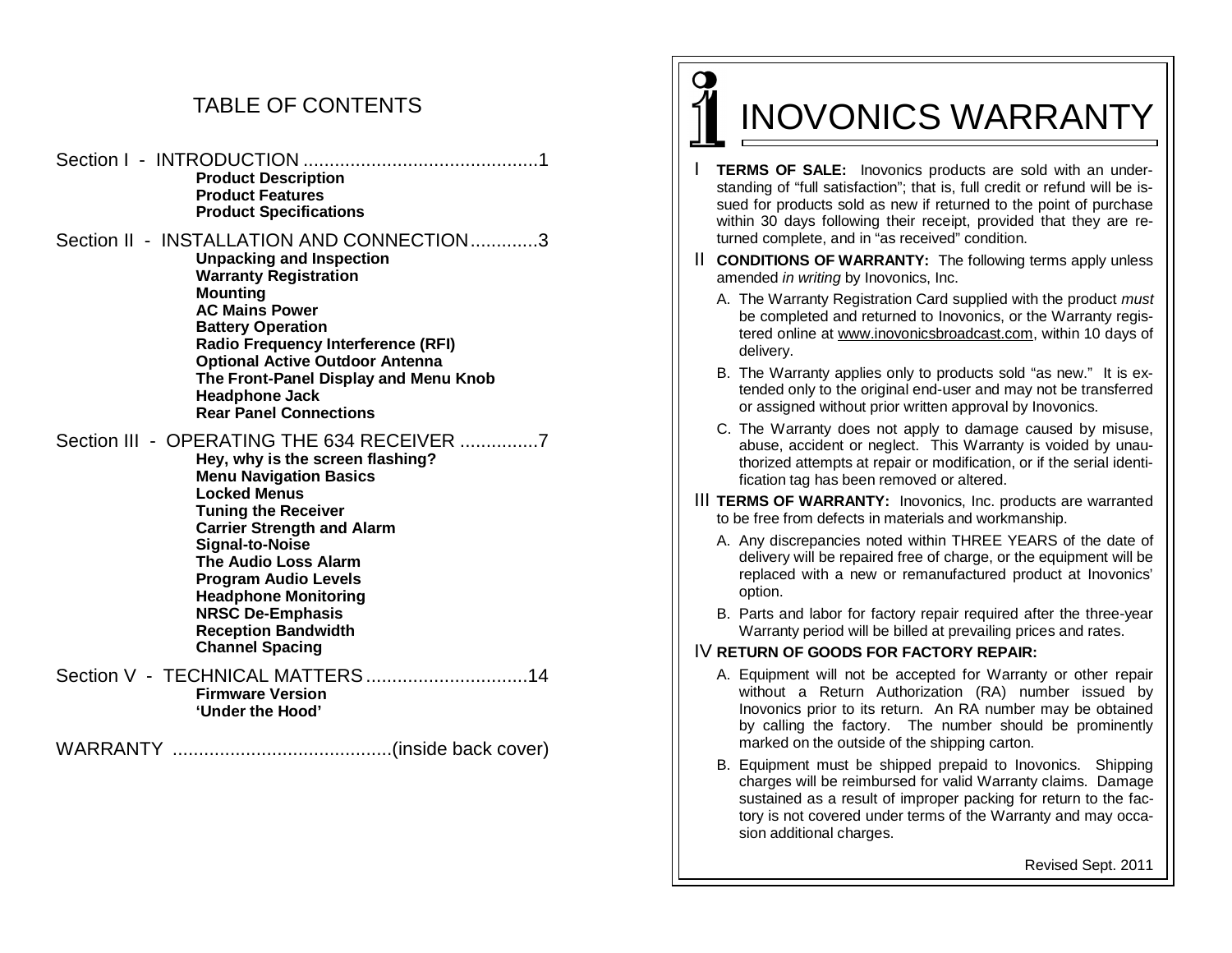# Section I

# INTRODUCTION

## **Product Description**

The INOmini 634 is an off-air receiver for standard, medium-wave analog radio broadcasts and targets professional 'confidence-monitoring' applications.

The front-panel, back-lighted LCD display is host to various menu screens, which facilitate easy setup of the 634 and display various parameters of received signal quality.

## **Product Features**

Features of the Inovonics 634 include:

- Sensitive and selective DSP-based receiver tunes in either 10kHz (American) or 9kHz (European) increments.
- Easy setup using the LCD screen and jog-wheel navigation of the receiver's menu tree.
- Accurate display of received signal strength and audio levels.
- Analog and AES-digital program line outputs.
- Front-panel alarms with rear-panel 'tallies' for Carrier Loss and Audio Program Loss.

 $-1-$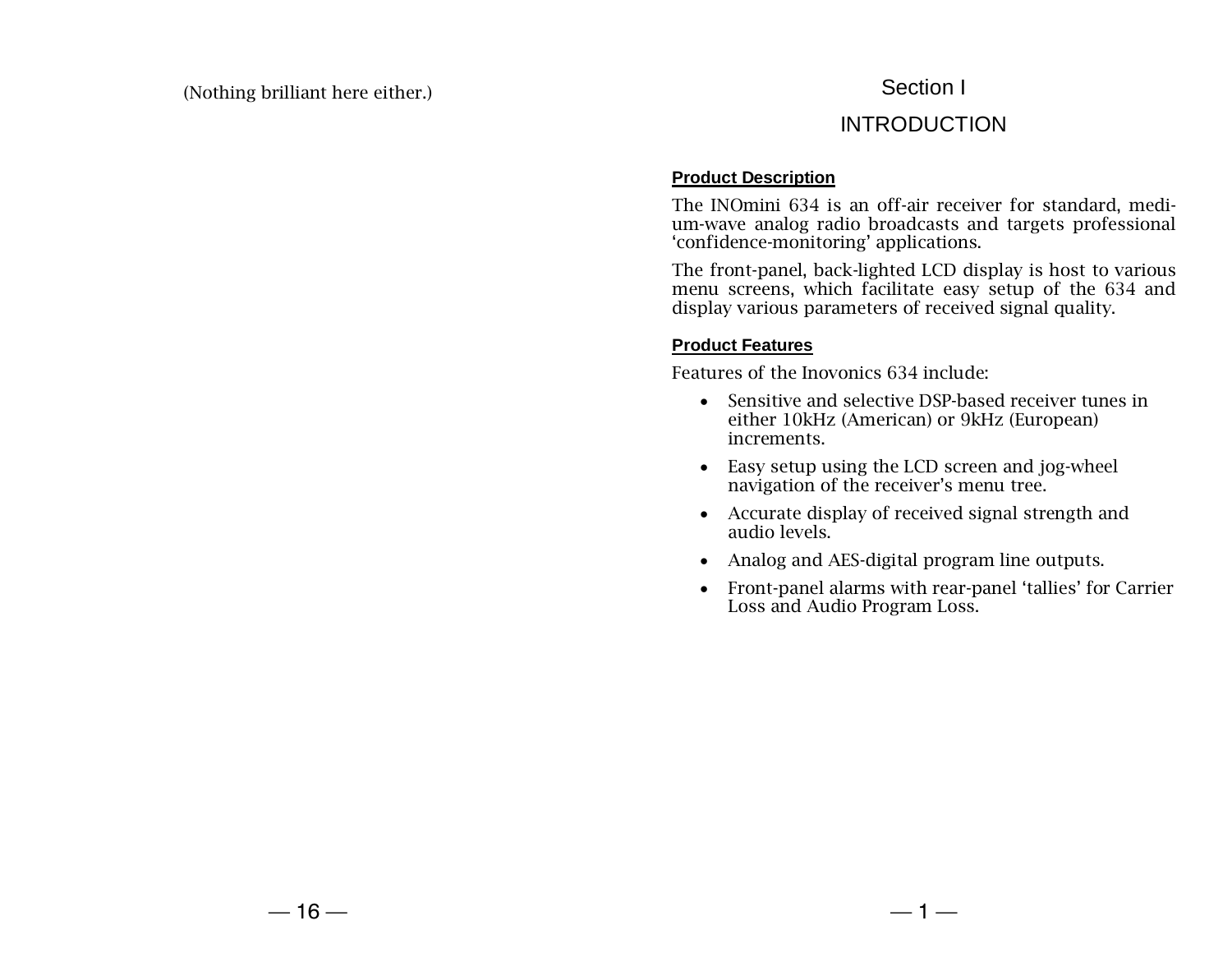### **Product Specifications**

- Tuning Range: 520kHz 1710kHz in 10kHz steps, or 531kHz – 1611kHz in 9kHz steps
- Antenna Input: High impedance (whip antenna) input (F), phantom-powered for optional active outdoor antenna
- Receiver Sensitivity:  $\leq 10$ uV for 50dB S/N
- IF Bandwidth: Selectable at 6kHz, 4kHz, 3kHz, 2kHz; see graph on Page 12
- Audio Frequency Response: 50Hz 6kHz at full bandwidth
- De-Emphasis: NRSC ('truncated' 75µs) or OFF
- Program Audio Output(s): +4dBu balanced "dual monaural" Analog Left and Right, (XLR), 200-ohm source impedance; AES Digital (XLR), 44.1kHz sampling rate; Front-Panel Headphone Jack (3.5mm TRS)
- Alarm Tallies: Individual open-collector NPN transistor outputs for Carrier Loss and Audio Loss
- Power Requirement: 12VDC at 140mA. A 'wall-outlet transformer' (WallWart®) switching-type power supply appropriate to the destination AC mains voltage is provided.
- Mounting Options: An optional rack adapter accepts up to three INOmini modules in a 1U, 19-inch rack space, or the 634 may easily be fastened to any convenient surface with two small screws.
- Size and Weight:  $1.6$ "H x  $5.5$ "W x  $5.5$ "D; 4 lbs. shipping weight.

(This is a blank page.)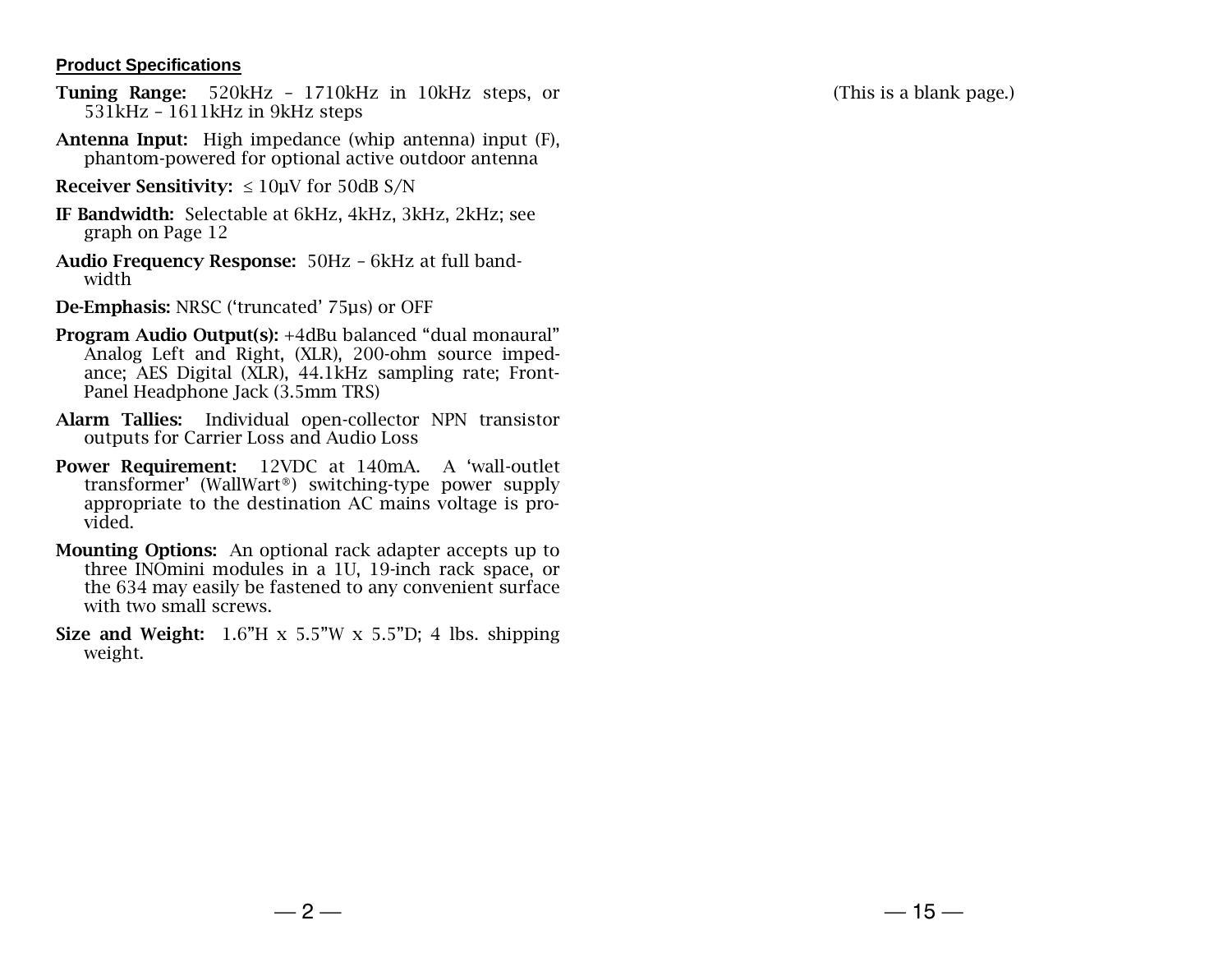# Section V

# TECHNICAL MATTERS

#### **Firmware Version**

With the 634 powered-up and operational, hold down the jog wheel knob for 5 to 10 seconds. The menu screen you have been viewing will be replaced by the 634 Firmware screen. This shows the firmware version installed in your unit, information that may prove important when communicating with the factory. Turning the knob will reveal the version of the DSP radio chip. Push the knob again to return to the Menu Screens.

#### **'Under the Hood'**

The Model 634 receiver is simple and small, utilizing mostly surface-mounted (SMD) components. Many of these are application-specific and/or pre-programmed at the factory, but all of them are impossibly tiny. This makes servicing the unit in the field a difficult proposition at best. For these reasons, and also because of the small format of this manual, we have dispensed with schematic diagrams, servicing instructions and a listing of component parts.

Having said that, our policy has always been one of 'full disclosure.' We feel that, unless we are doing something nefarious or in the interest of national security, there should never be a reason to hide information from the user. With a clear conscience, and upon request, we will cheerfully provide additional documentation and divulge all but the very darkest secrets concerning any Inovonics product.

Because it is so small and light, returning the 634 receiver for factory servicing or for firmware upgrades is an option that we encourage. Inovonics has never considered factory repair charges a significant source of revenue, and we are confident that you will be astonished at how reasonable our rates actually are!

# Section II

# INSTALLATION AND CONNECTION

#### **Unpacking and Inspection**

Immediately upon receipt of the 634 receiver, inspect for any possible shipping damage. If damage is found or suspected, notify the carrier at once, and then contact Inovonics.

We recommend that you set aside the original shipping carton in the event that return for Warranty repair is required. Shipping damage sustained as a result of improper packing for return may invalidate the Warranty!

## **Warranty Registration**

Please complete the Warranty Registration process. Not only does registration assure coverage of the equipment under terms of the Warranty (printed inside the back cover of this manual), but the user automatically receives any specific service and modification instructions, including software/ firmware updates. Register online at:

www.inovonicsbroadcast.com/product-registration

## **Mounting**

The Model 634 receiver is packaged in a compact 'clamshell' chassis that defines the standardized Inovonics' INOmini module. The 634 may simply be set on top of an existing piece of rack-mounted equipment, as long as at least 1U of panel space is left open *above* the rack-mounted 'host' to access the receiver. Alternatively, a pair of mounting holes on the chassis base allows the 634 to be fastened to the inside of an equipment rack cabinet with two #4 screws.

An optional rack-mount kit is available for the 634, which can house up to three INOmini modules. The kit comes with blanking panels for unused spaces, and with two 'daisy-chain' power cables so that two or three INOmini modules may share a single supply.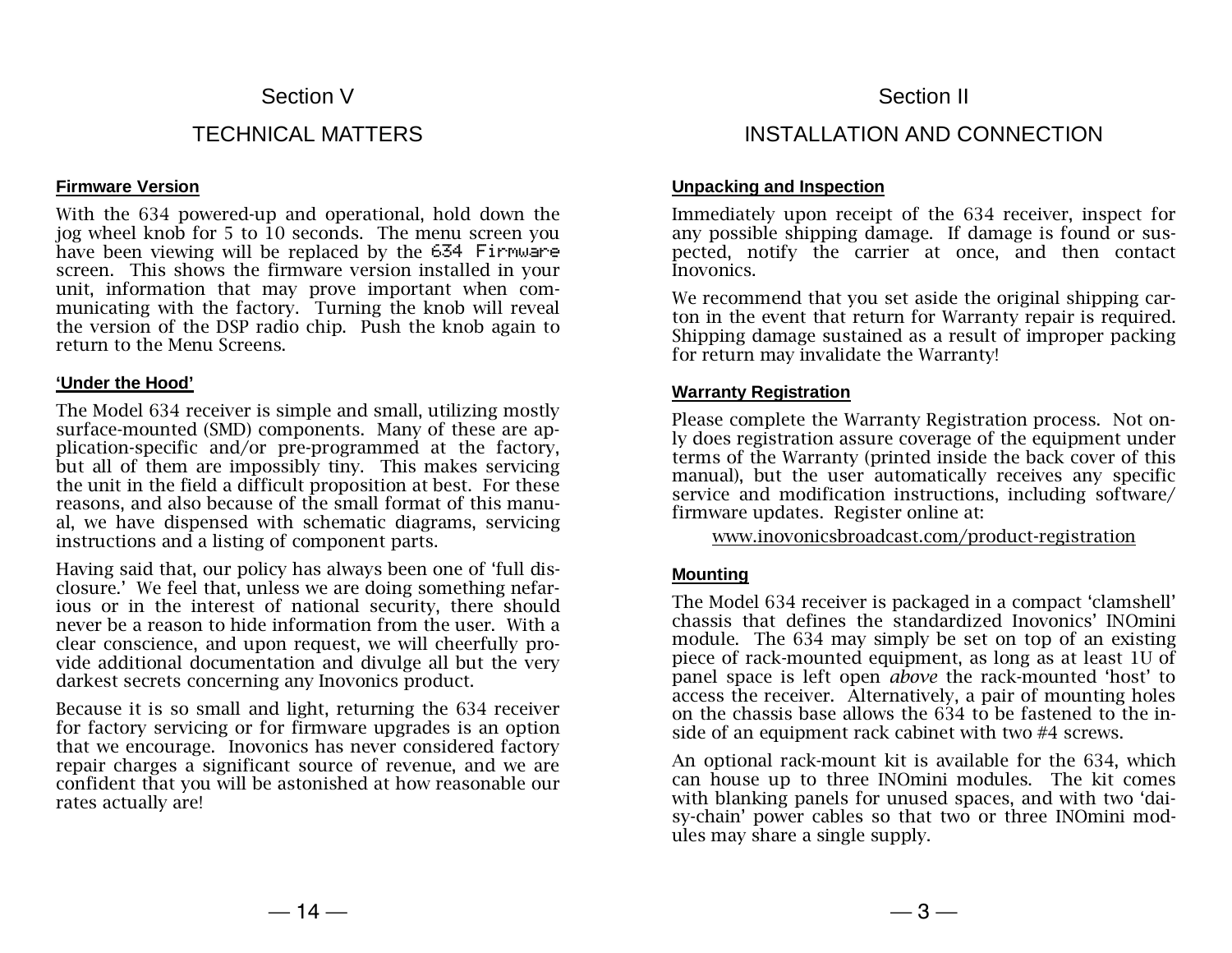## **AC Mains Power**

All Inovonics INOmini modules are supplied with an outboard switching-type power supply suited to the destination mains voltage. As the actual power consumed by the receiver is 140mA at 12 volts DC, a second DC connector on the rear panel of the 634 allows the user to 'daisy-chain' INOmini modules. This means that two or more units may be fed from the same AC supply, but with the caution that the total input power specification of a given assortment of INOmini modules must not exceed the current rating noted on the power supply label.

## **Battery Operation**

The 634 receiver may optionally be powered by either a wet or a sealed (gel) 12-volt lead/acid battery. The nominal input voltage should never exceed 15V, and protection should be afforded against voltage surges from charging circuits.

## **Radio Frequency Interference (RFI)**

Although we have anticipated that the 634 receiver may be used near broadcast transmitters, please do practice reasonable care in locating the unit away from *abnormally* high RF fields.

#### **Optional Active Outdoor Antenna**

Despite the advanced technology afforded by softwaredefined DSP architecture, this revolutionary topology is not particularly good at rejecting strong signals at frequencies close to the target frequency. A strong carrier several channels away from the desired signal may desensitize the 634 markedly.

Inovonics offers a rugged outdoor active loop antenna with a 'figure-eight' pickup pattern that can null an interfering signal. The 634 automatically provides phantom power to the antenna circuitry.

#### **The Front-Panel Display and Menu Knob**

The front-panel MENU knob scrolls the LCD through the various viewing and programming options. Please refer to Section III of this manual for easy setup and receiver programming instructions.

steep rolloff help preserve voice intelligibility even with the lowest, 2kHz, cutoff frequency.

#### **Channel Spacing** (Menu Screen 9)

In medium-wave AM broadcasting, transmitting frequencies are ordered either at 10kHz intervals (in the Americas) or at 9kHz intervals (the rest of the world). This AM Spacing: Menu Screen selects between the two standards.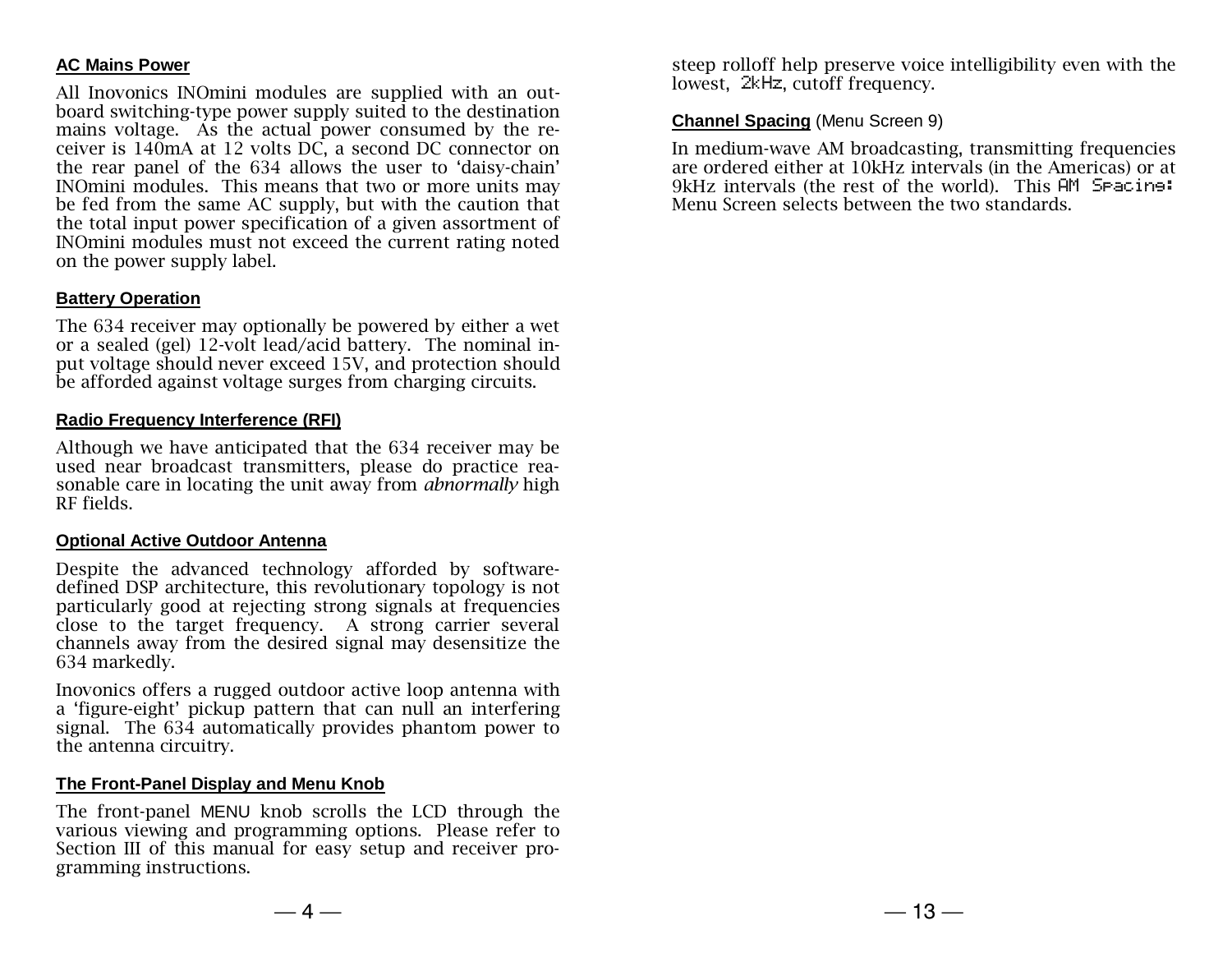#### **NRSC De-Emphasis** (Menu Screen 7)

Back in the 1990s, the National Radio Systems Committee (NRSC) defined a complementary high frequency preemphasis and de-emphasis characteristic for AM broadcasting in the US, similar to what's used in FM worldwide. The turnover and slope are actually a compromise between the 50µs (microsecond) European FM standard and the more precipitous 75µs American standard. It's called a 'truncated' 75µs curve.

Menu screen 7 is used to set receiver De-Emph: to NRSC or to OFF. Your decision here should probably be based on how the audio sounds to you, rather than on orthodoxy, and on how you set the next variable discussed.

#### **Reception Bandwidth** (Menu Screen 8)

Menu Screen 8 selects the receiver's reception bandwidth, imprecisely referred to here as 'IF' bandwidth, equating it with the more familiar analog-radio term.



The frequency choices are 6kHz, 4kHz, 3kHz and 2kHz. These are the approximate –6dB points in each case, with a very precipitous drop above the turnover frequencies as shown below.



Bandwidth restriction is used almost exclusively to reduce noise, the bane of AM radio broadcasting. 6kHz is the closest to a "Hi-Fi" setting for the 634. The rapid turnover and

#### **Headphone Jack**

The front-panel PHONES jack will accommodate stereo headphones of virtually any impedance with a 3.5mm stereo plug. When headphones are plugged in, the LCD menu will automatically go to the HEADPHONE VOL screen, and the front-panel knob will adjust the listening level. When you have set the volume to a comfortable level, push the knob to return to the previous menu.

#### **Rear Panel Connections**

- ANTENNA The rear-panel 'F' connector is a high impedance antenna input. A short whip or random wire should prove acceptable in a high-signal situation, such as co-located with a transmitter. Otherwise we recommend the optional companion outdoor active loop antenna available from Inovonics.
- G +5 A C These are alarm "tally" outputs for remote indication of reception problems. Designations are also noted on the rear panel and stand for Ground, +5 DC volts, Audio Loss and Carrier Loss.

The two alarm outputs are the collectors of NPN transistors that saturate to ground for an alarm condition. Up to 100mA may be 'sunk' by each of these outputs to operate relays or LED indicators using an external voltage source up to 24VDC, which must be returned to the G (Ground) terminal. The +5VDC supplied on the +5 terminal is currentlimited with a 100-ohm series resistor and suitable only for optical couplers, LED indicators or small reed relays.

The plastic connector body may be unplugged from the chassis to make connection easier and for quick disconnect.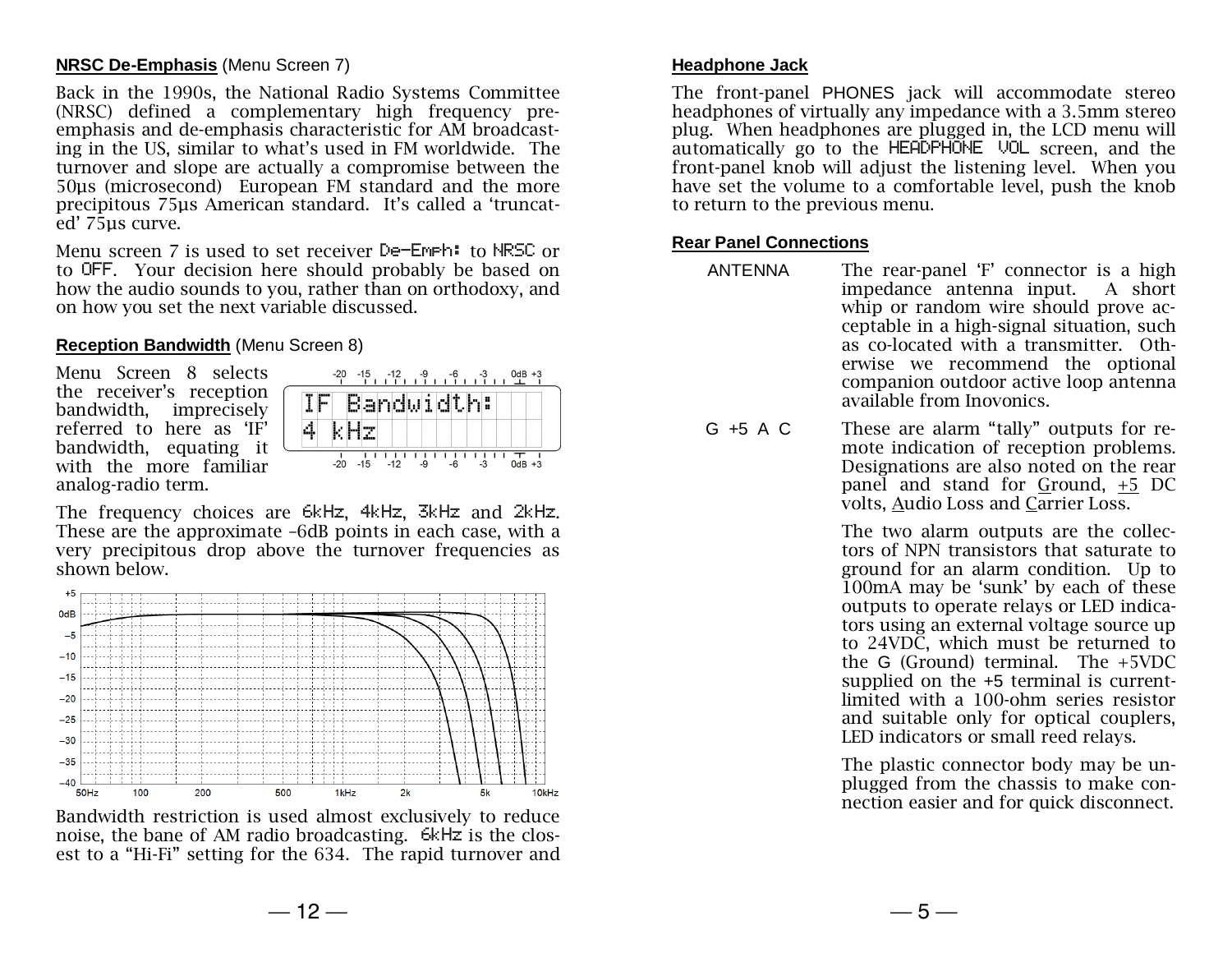AES DIGITAL AUDIO OUTPUT The balanced, transformer-isolated AES digital audio output has a fixed sampling rate of 44.1kHz. 100% carrier modulation equates to –3dBFS.

- ANALOG LINE OUTPUTS L/R The active-balanced analog line outputs are marked LEFT and RIGHT, but are in fact dual *monaural* outputs. They provide a program level of  $+4$ dBu at  $100\%$ carrier modulation and have a 200-ohm source impedance.
- +12VDC POWER I/O

These two parallel connecters allow 'daisy-chaining' INOmini modules. This allows one  $D\tilde{C}$  supply to power up to three modules mounted in a single rack adapter, provided that the rating of the supply is not exceeded. Two short 'pigtail' cables are provided with each rack adapter.

The Model 634 receiver draws 140mA. Check the rating on the label of the power supply to make sure it has enough oomph for the modules it must support.

These power connectors are not a locking type, and the mating plugs do pull out rather easily. A Ty-Wrap® will secure the cables to the plastic anchor above the jacks if this is foreseen as a problem.

used to actuate a relay, light an LED at a remote location or tie-in to a remote control system.

## **Program Audio Levels** (Menu Screen 5)

Menu Screen 5 gives a redundant bargraph presentation of *monaural* program audio levels. This is a peak-responding meter with a floating peak-hold function.



Although  $L:$  and  $\mathbb{R}:$  (Left and Right) levels are shown here, the "stereo" outputs are simply for interconnect convenience, as most broadcast plants are wired for stereo whether the programming is or not. The two 634 outputs are the same, and the meters will indicate identical levels as well.

100% carrier modulation is denoted by the large block opposite the 0dB marking on the panel. The meter resolves  $+1$ ,  $+2$  and  $+3$ dB above OdB. Below OdB the scale is linear in 0.5dB steps down to –15dB, and then in 1dB steps to –21dB.

0dB represents 100% *symmetrical* amplitude modulation of the carrier. 400Hz sinewave modulation of the transmitter to the 100% point would take the meters to 0dB. At higher audio frequencies the receiver audio response (IF bandwidth and de-emphasis) must necessarily be factored into the reading.

Indications above 0dB may be noted when asymmetrical modulation yields higher positive peaks, as allowed by FCC (and other authority) rulings, or by impulse noise riding atop the audio program.

## **Headphone Monitoring** (Menu Screen 6)

A front-panel PHONES jack offers a convenient monitoring point for 634 setup and casual listening. Whenever a pair of headphones is plugged into the front-panel jack, the LCD screen automatically goes to Menu Screen 6. HEADPHONE VOL will begin blinking and the panel knob may be adjusted for a comfortable listening level.

The LCD shows an arbitrary numerical value and a bargraph representation of the headphone volume. Once volume is set, push the knob to save the preference to memory and to return the screen to the last menu on display.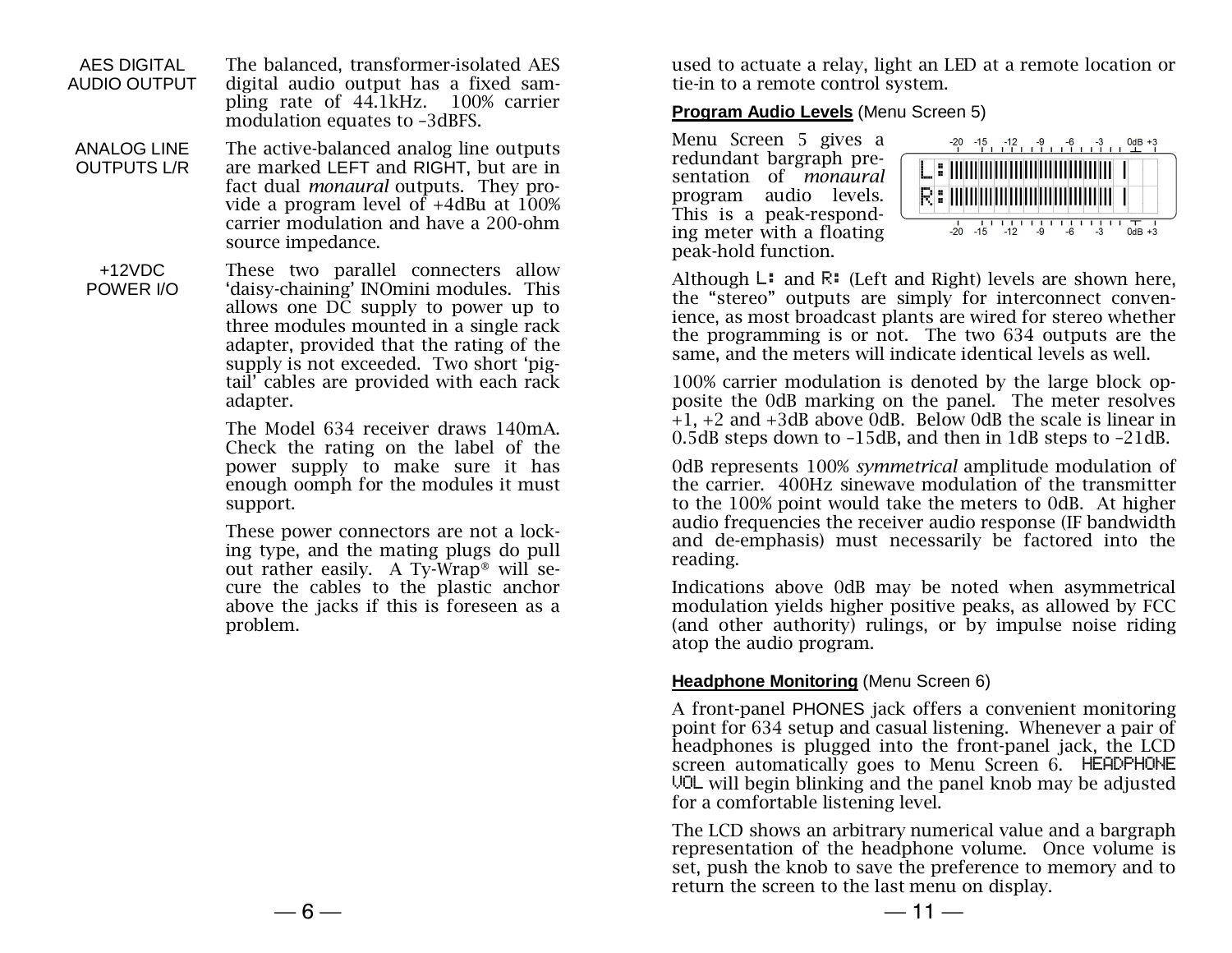LOW SIGNAL alarm, so be sure to verify a proper alarm setting when the station is legitimately off the air.

When the proper trigger point has been determined and set, push the knob again to fix the alarm point in memory and to release the menu.

## **Signal-to-Noise** (Menu Screen 3)

SN gives a relative approximation of the signal-to-noise quality of the tuned signal. This measurement takes various signal quality factors into account, but is valid only when the carrier is unmodulated. Again a numerical value is assigned to the SN readout, but it only denotes the number of active bargraph segments.

No hard-and-fast rule can be derived from this display, except for "more is better." Remember: this measurement is meaningless when the carrier is modulated by program audio.

## **The Audio Loss Alarm** (Menu Screen 4)

Navigate to this Screen and push the knob. A-LOSS will begin to blink. Turn the knob to dial-in the desired audio loss alarm delay time,



which is the time in seconds between the onset of 'dead air' and a flashing LCD and rear-panel alarm. The delay may be programmed in one-second increments up to 2 minutes. You may turn the knob completely counterclockwise to OFF to deactivate the alarm altogether.

The trip point of the audio loss alarm is fixed at a program peak level about 15dB below 100% modulation. Even lightlyprocessed programming will have peaks that exceed this level regularly. Do consider the dynamics of the broadcast format when setting this delay, however. A phone-in talk format could have occasional long pauses and suggest a setting of 15 or 20 seconds. Most other AM fare (news, sports and syndicated talk programming) would allow a shorter timeout.

The rear-panel A (audio-loss) terminal is an NPN transistor saturation to ground for this alarm. This ground may be

# Section III

# OPERATING THE 634 RECEIVER

## **Hey, why is the screen flashing?**

The 634 has two alarms that indicate reception problems. These are detailed later in this section, but you may encounter one or both as soon as you power up the receiver. These alarms identify a problem and flash lighted blocks on and off, making the alarm quite visible even across the room.

If the 634 has not yet been set up for use, the  $LOW$  SIGNAL and/or  $AU$ -DIO LOSS alarms will begin to flash soon after the receiver is powered

| .     |       | . |                          | <b>Bank 1</b> | . .       | w |      | . | . .<br>ш<br>х | . | . |
|-------|-------|---|--------------------------|---------------|-----------|---|------|---|---------------|---|---|
| <br>. | <br>. |   | ----<br>m<br><b>SHOP</b> | --<br>nin.    | --<br>--- |   | imus | . |               |   |   |

up. If you push or turn the knob, you will get a few seconds respite from the flashing, enough time to navigate to any of the setup menus. Of course, once a station has been tunedin properly the alarm condition will be reset.

Whenever you are in the 'edit mode'; that is, you have entered a menu to edit (make a change to) a setup item, the front-panel flashing alarm is inhibited while that parameter is being programmed. The edit mode times out after 30 seconds if no entry is made, and a flashing alarm will cancel the edit mode as well.

The rear-panel tally outputs will always be active for the duration of an alarm, even when front-panel flashing is temporarily inhibited.

*NOTE:* Flashing alarms are not to be confused with 'blinking' menu callouts that indicate options for editing.

## **Menu Navigation Basics**

By the time you've read this, you've probably already figured out the 634 receiver menu for yourself; it's really quite intuitive. Quite simply: 1) *turn* the knob to navigate from one menu to the next, 2) *push* the knob to enter any menu associated with receiver setup, 3) *turn* the knob to set a val-